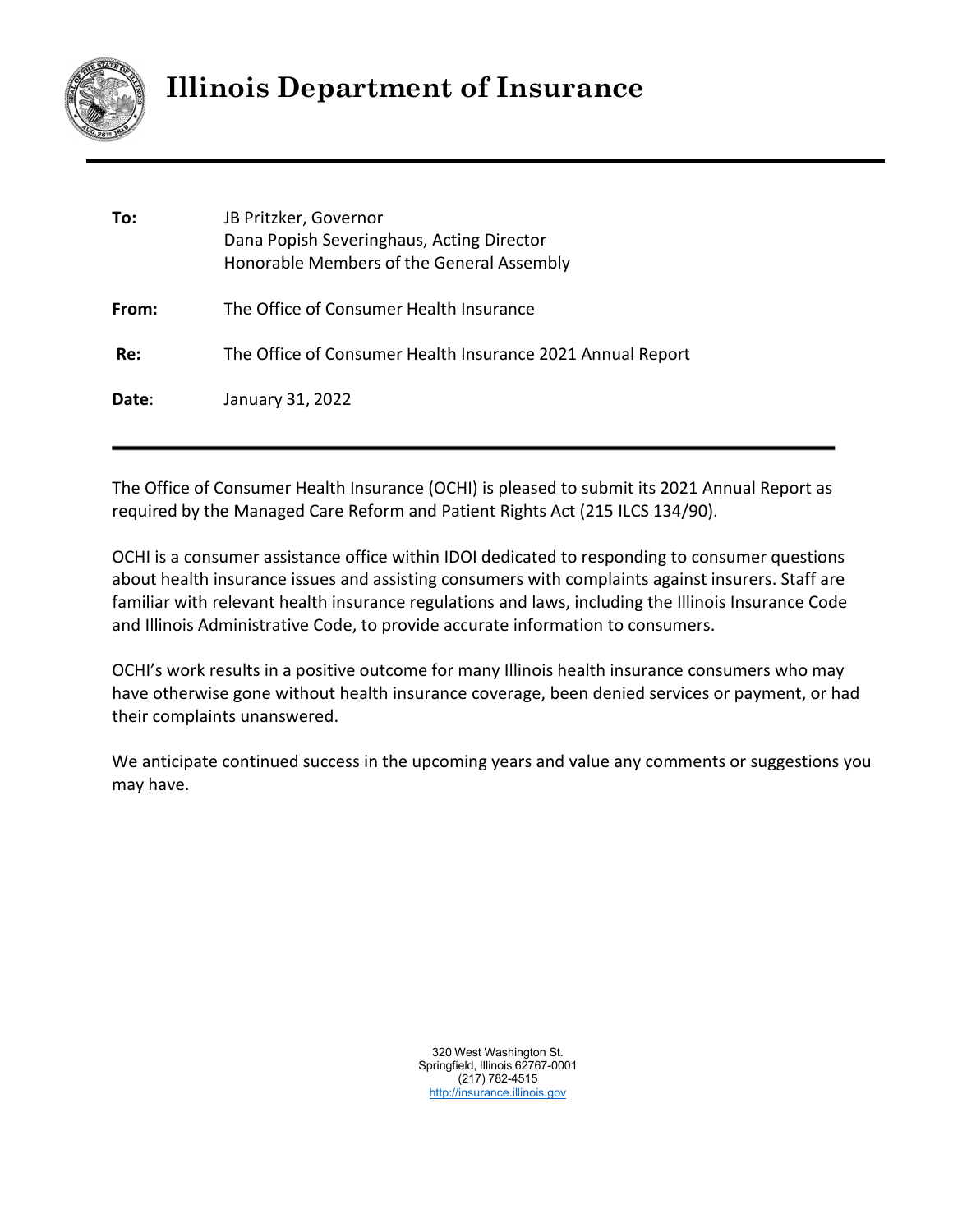# **Executive Summary**

The Managed Care Reform and Patient Rights Act (215 ILCS 134/1 *et seq*.) established the Office of Consumer Health Insurance (OCHI), effective January 1, 2000.

Dedicated OCHI analysts help consumers understand their health insurance coverage; inform consumers of their rights under health insurance policies; help consumers file complaints, internal appeals, and requests for external reviews for denied claims; and connect Illinois residents with appropriate resources based on their needs.

OCHI staff respond to assistance requests about health insurance issues from a variety of individuals and groups, including consumers, employers, agents, associations, attorneys, health care providers, and advocates.

In addition to responding to consumer hotline inquiries, OCHI staff process and respond to all written health insurance related complaints, external reviews, and inquiries.

OCHI staff is available Monday through Friday, 8:00 a.m. – 5:00 p.m. at (877) 527‐9431. External Review staff is available seven days a week at (877) 850‐4740. External Review is dedicated to expediting external review requests outside of normal office hours, including weekends and holidays.

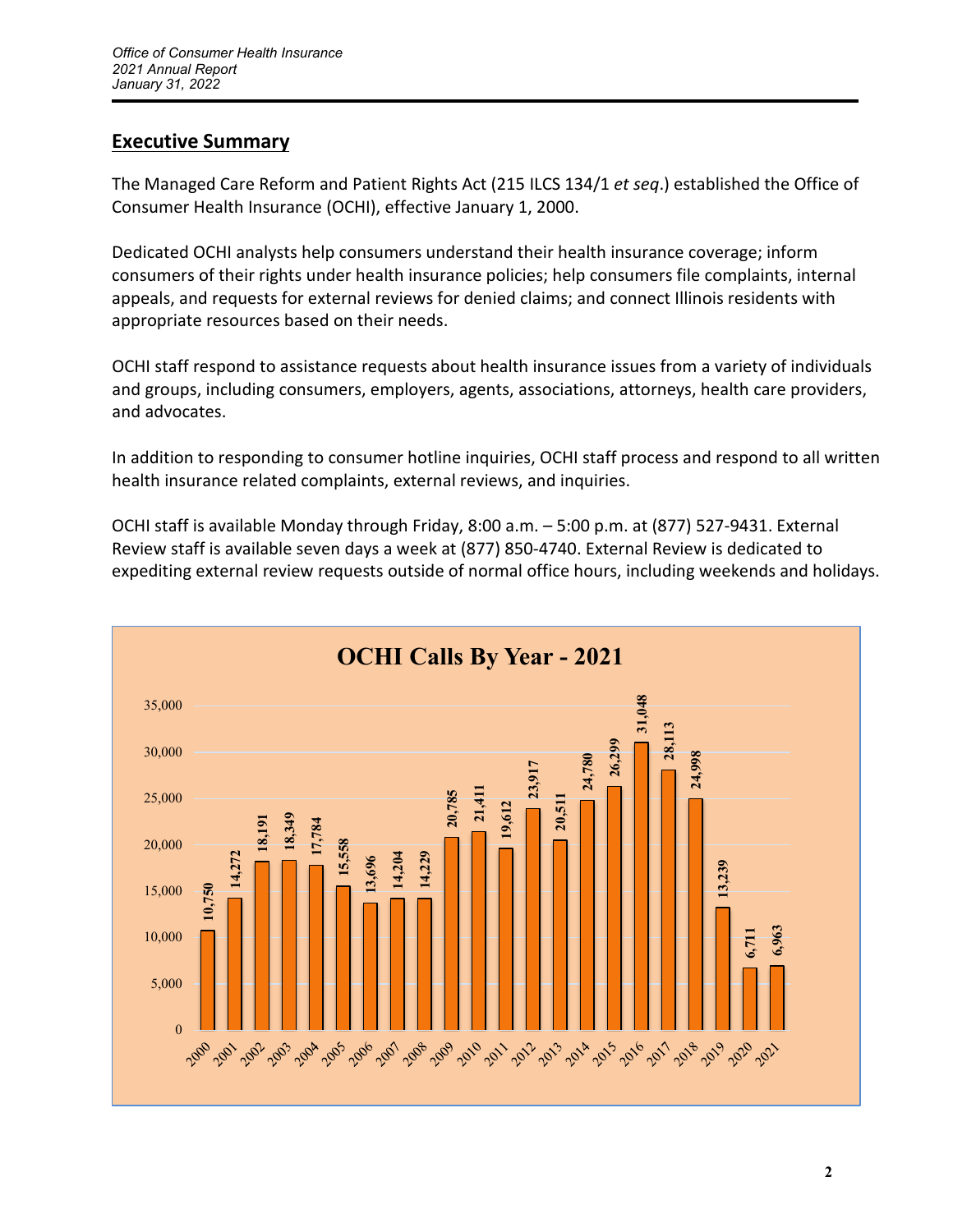# **Educating Consumers about Health Insurance Rights and Options**

OCHI remained focused on keeping consumers informed of available benefits during the COVID-19 pandemic. In 2021, the Department successfully acquired the necessary technology and equipment to answer hotline calls remotely. After receiving required training and new equipment, OCHI staff was able to answer live consumer hotline calls remotely.

In 2021 OCHI staff answered 6,963 calls to our consumer hotline. The staff helped callers understand their health insurance coverage, provided information and education to Illinois consumers with complaints and inquiries regarding health insurance matters, and assisted the consumer in determining the appropriate course of action to resolve their issue.

When necessary, OCHI staff directed consumers to the appropriate resource to obtain coverage, such as, the federal ACA (Affordable Care Act) Health Insurance Marketplace, the Illinois Department of Healthcare and Family Services (HFS) for Medicaid and AllKids, or the Department on Aging Senior Health Insurance Program (SHIP) for Medicare. OCHI also refers consumers to information available on the Department's website [\(http://www.insurance.illinois.gov](http://www.insurance.illinois.gov/) ) and other appropriate websites.

Throughout 2021, OCHI provided information and education to help consumers understand their health insurance needs and benefits, the differences between those benefits (individual, small group, and large group insurance products), and related rights guaranteed under federal and state laws.

OCHI informed consumers about how to locate available health plans, when to enroll, and how to obtain detailed assistance in selecting a plan, including website and telephone information for the federal ACA Health Insurance Marketplace (www.healthcare.gov; (800) 318‐2596). OCHI also coordinated communication with insurance issuers and provided Medicare and Medicaid related resources where appropriate.

During 2021, Illinois had issuers available in all 102 counties within the state, while Blue Cross Blue Shield of Illinois remained the only issuer to cover the entire state. The following 8 issuers offered individual qualified health plans (QHPs) through the federal ACA Marketplace to Illinois consumers:

- 1. Bright Health Insurance Company
- 2. Celtic Insurance Company
- 3. CIGNA Healthcare of Illinois, Inc.
- 4. Health Care Service Corporation, a Mutual Legal Reserve Company (Blue Cross Blue Shield of Illinois)
- 5. Health Alliance Medical Plans, Inc. (HAMP)
- 6. MercyCare HMO, Inc.
- 7. Quartz Health Benefit Plans Corporation
- 8. SSM Health Plans

[Click here for analysis of 2021 plan information](https://www2.illinois.gov/sites/Insurance/companies/Documents/IllinoisExchangePlanAnalysis-2021-English.pdf)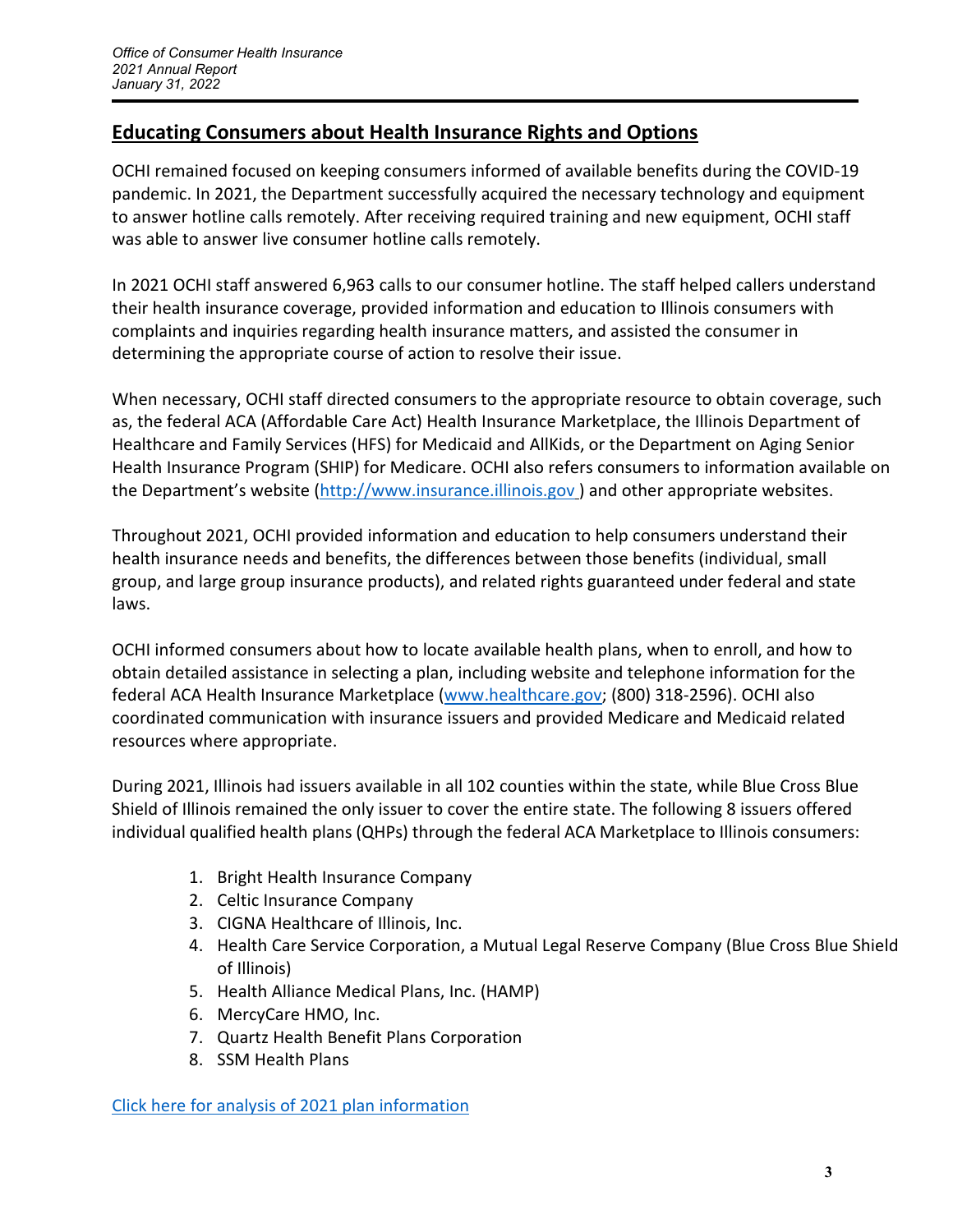The Department is pleased to announce that 11 issuers are offering individual QHPs for 2022, including 3 new ACA Marketplace entrants. The Department released the Plan Analysis for 2022 coverage identifying the 2022 issuers:

- 1. Bright Health Insurance Company
- 2. Celtic Insurance Company
- 3. CIGNA HealthCare of Illinois, Inc.
- 4. Health Care Service Corporation, a Mutual Legal Reserve Company (Blue Cross Blue Shield of IL)
- 5. Health Alliance Medical Plans, Inc. (HAMP)
- 6. MercyCare HMO, Inc.
- 7. Molina Healthcare of Illinois, Inc. (NEW)
- 8. Oscar Health Plan, Inc. (NEW)
- 9. Quartz Health Benefit Plans Corporation
- 10. SSM Health Plan
- 11. UnitedHealthcare of Illinois, Inc. (NEW)

## [Click here for analysis of 2022 plan information](https://www2.illinois.gov/sites/Insurance/Companies/Documents/IllinoisExchangePlanAnalysis-2022-English.pdf)

OCHI connected consumers with ACA Marketplace and/or Illinois HFS staff who could help, depending on the consumer's situation. In circumstances where a person needed medicine or treatment, OCHI acted as liaison and sent expedited inquiries to the ACA Marketplace, Illinois HFS and/or the carrier and then followed up with the to ensure resolution.

In addition to the ACA Marketplace and/or Illinois HFS related calls, OCHI continued to answer calls from consumers, providers, and other stakeholders requesting information on many other topics including:

# **Call Topics**

## **Health Insurance Related Inquiries**

- COVID-19 testing, treatment, and vaccination coverage requirements
- COBRA coverage and subsidies available in 2021
- Mental health and substance use disorder coverage, including parity requirements
- Contact information for appropriate agency for plans not regulated by the Department
- Network adequacy requirements and how to navigate provider network changes
- Short Term Limited Duration plans questions and concerns about benefits and consumer rights under these policies
- Marketing issues questions and concerns about how carriers, producers and the ACA Marketplace marketed coverage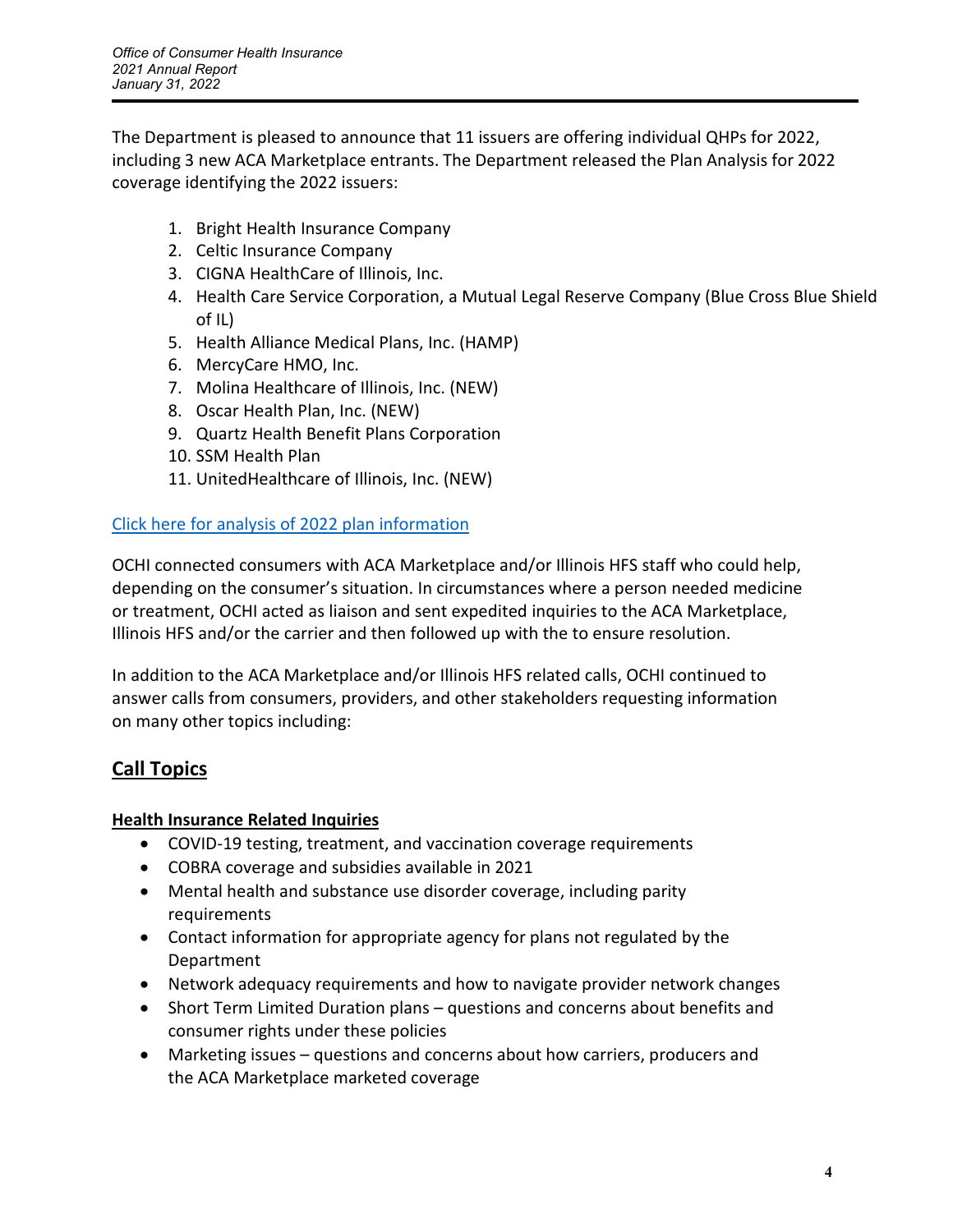### **Appeals, Complaints, and External Reviews**

- Preauthorization issues
- Information on how to file an internal appeal with the insurance carrier
- How and when to file a complaint with the Department
- How and when to send a request for external review

#### **Insurance Law**

OCHI investigates all complaints, working with the insurance company and the consumer to determine the appropriate course of action, in accordance with state and federal laws. This includes complaints regarding:

- Continuation of coverage rights under state and federal laws
- Health carrier compliance with Illinois statutes, regulations, and policy requirements
- Effects of enacted legislation

Additionally, the Department continues to provide specialized training for OCHI staff on Illinois mandates, including federal mental health and substance use disorder parity laws.

#### **Consumer Assistance and Education**

Many calls to the OCHI hotlines do not relate directly to insurance plans regulated by the Department. However, OCHI's mission includes referring consumers to the proper resource for assistance. Examples of consumer referrals include calls about self‐insured plans, Medicaid and Medicare questions, ACA Marketplace escalations, other state and federal agencies, licensed Illinois insurance companies, and other areas within the Department. OCHI helped callers by listening to their needs and guiding them to the appropriate place for help.

#### **General Company Information**

OCHI received questions from consumers seeking general information about issuers. Many of the callers requested address and phone numbers for insurance companies. OCHI also provided callers with the complaint history of specific carriers and rating information accessed at A.M. Best Rating Services which rates companies based on their financial status and ability to pay claims.

#### **Shopping for Coverage**

OCHI spoke to consumers about resources available for low cost or subsidized medical services and shopping for insurance coverage. OCHI used available agency resources to help uninsured callers and direct them to the Illinois Department of Healthcare and Family Services (HFS) for Medicaid and All Kids, or the Department on Aging Senior Health Insurance Program (SHIP) for Medicare, Get Covered Illinois for information on ACA Marketplace Health Insurance plans, medical clinics, pharmaceutical companies, and other entities that provide medical care for a discounted rate. For those looking for other types of coverage, OCHI provided complaint history information and answered questions about available options.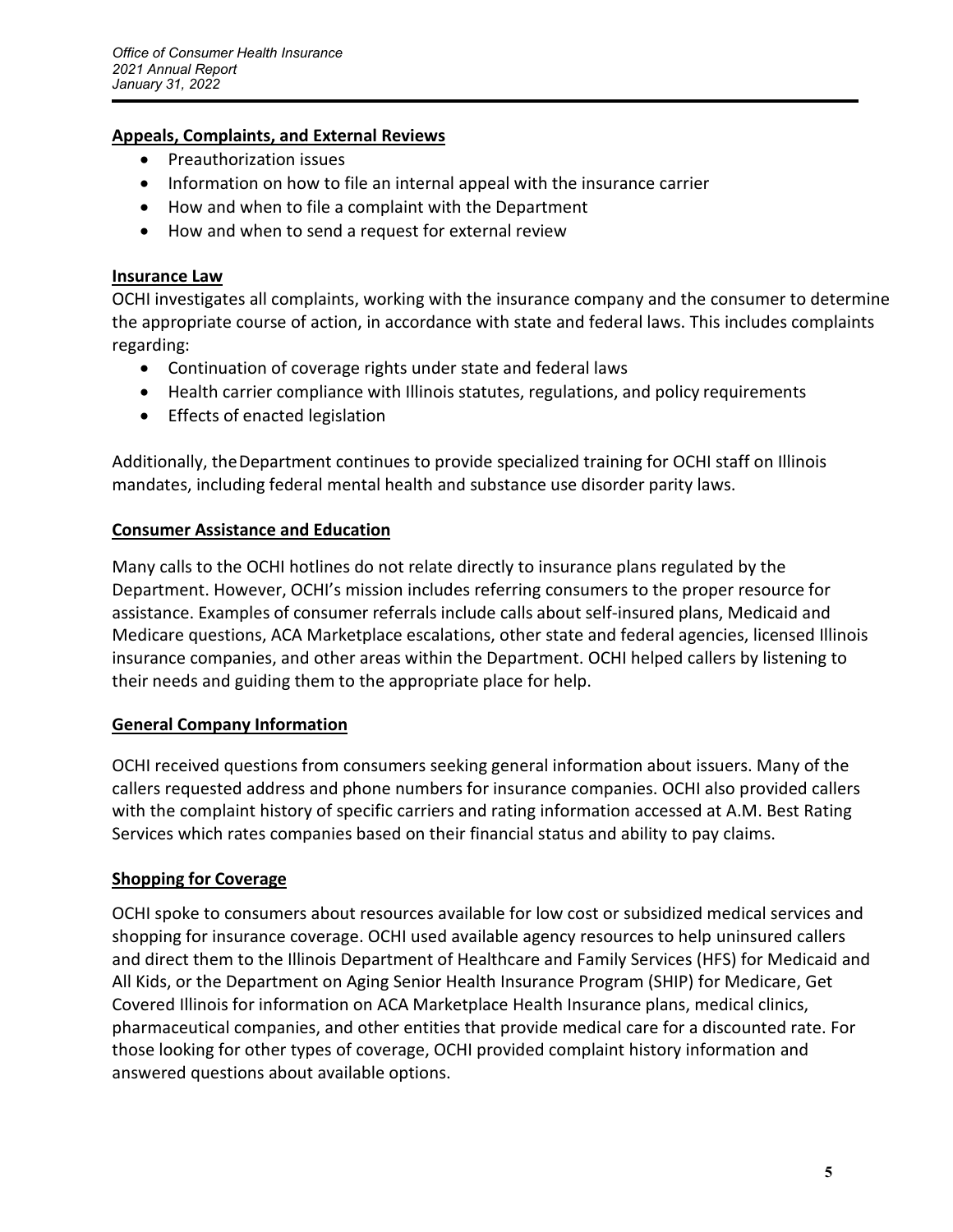## **Helping Consumers Navigate Appeals, Complaints and External Reviews**

OCHI is committed to supplying prompt and accurate information to consumers needing help navigating appeals, complaints, and external reviews. In 2021, OCHI staff received requests for various claim‐related topics:

- COVID‐19 testing, treatment, and vaccination
- Claim denial and delay
- Unsatisfactory claim payments
- Out of network payments
- Contract exclusions
- Balance billing disputes "surprise billing"
- Usual and Customary payments
- Emergency Care
- Medical necessity
- Experimental and/or investigational services
- Rescission of coverage
- Pre-existing conditions
- Drug Formulary issues

OCHI provided guidance to consumers by explaining their consumer rights and responsibilities under Illinois law and the specific provisions of their policy. Staff provided guidance to consumers by researching and resolving concerns with their health plans including appeals and external review requests, and situations that called for filing a complaint with the Department.

Consumers with questions regarding denials of coverage based on medical necessity, rescission of coverage, pre‐existing conditions, or denials for experimental and/or investigational services are advised that their claim denials may warrant filing an external review request with the Department. Urgent matters such as claims involving pre-service authorization; medication or treatment denials; and appeals are immediately reviewed to determine the best and most expedient handling approach. In most cases, staff contacts the insurer and reaches out to the consumer with guidance.

## **Complaints**

Consumers have a right to file a complaint against an insurance company, health maintenance organization (HMO), insurance agents and other entities that are licensed with the Illinois Department of Insurance. Additionally, health care providers also seek assistance from IDOI when health claims are delayed, denied, or unsatisfactorily settled by insurance companies and HMOs, and IDOI assists providers to the extent of our authority allowed under Illinois law and regulations.

The Department reviews each complaint individually to make sure that claims are not denied in violation of the policy's terms of coverage or in violation of applicable insurance laws for insurance plans regulated by the Department.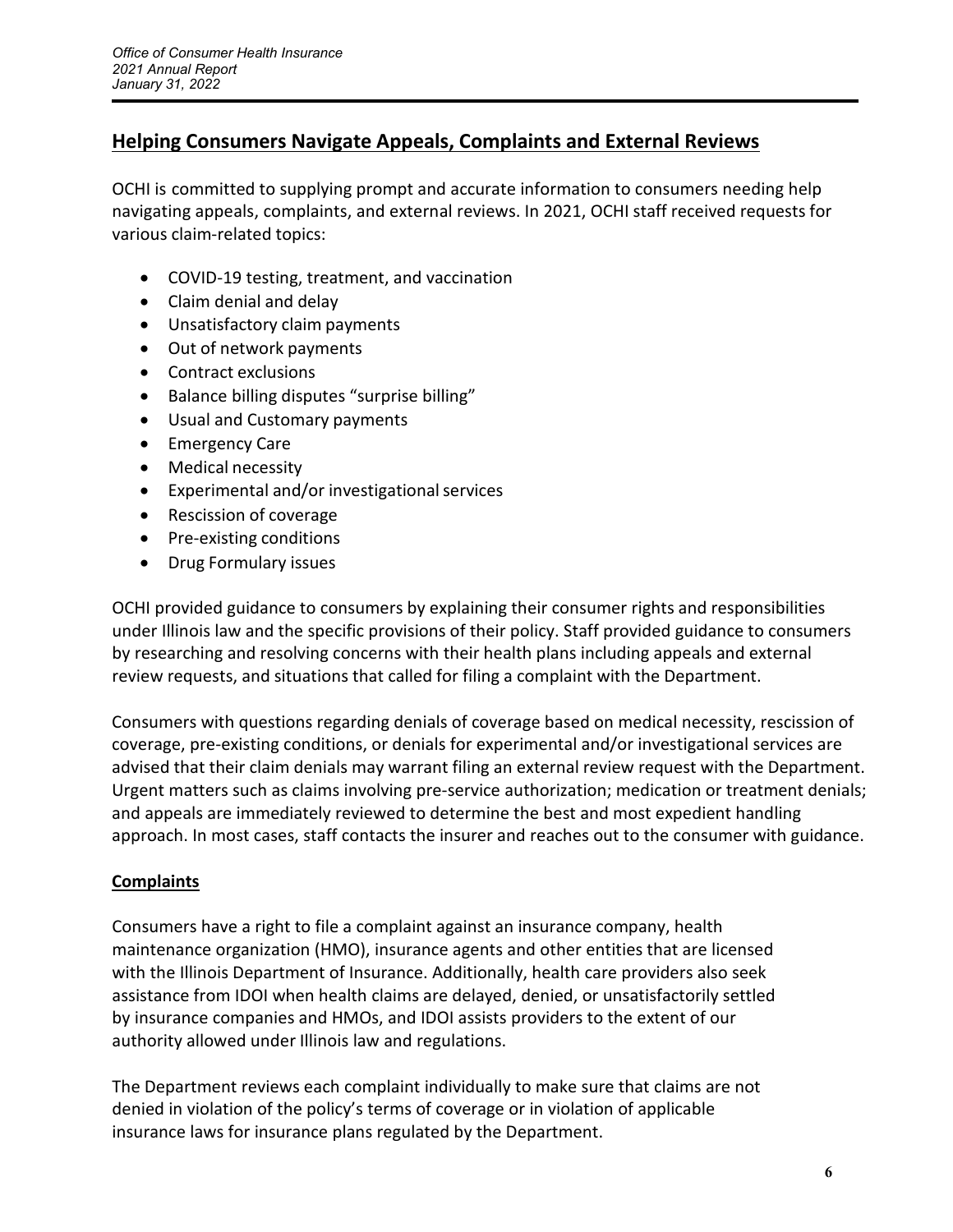When a consumer complaint is filed about a health insurance plan regulated by the Illinois Department of Insurance, the Department submits the consumer complaint to the applicable insurer for a response. When a response is received, the Department reviews the response for compliance with Illinois statutes, regulations, and policy provisions. If the complaint has been resolved, the complaint is closed. If an insurance law has been violated or the company is not abiding by the policy, corrective action is taken by the Department.

The Department requires the insurer to respond to all questions and investigate the complaint. If no violation of Illinois insurance law is found, notice is sent that the Department investigation is being closed. A copy of the written response from the insurance company, along with an explanation of the results of the Department's investigation is provided to the complainant.

## **Internal Appeals**

Under Illinois law, two classifications of health claim denials exist: adverse determinations and administrative determinations. First, an adverse determination relates to claims that involve medical judgment for which a carrier has found a service, supply, drug, or procedure not medically necessary and not covered by the plan. Adverse determinations include claims, services, supplies, drugs, or procedures denied as being experimental/investigational. Second, administrative determinations include all other types of denials, delays, unsatisfactory payments, referral issues, and contract disputes.

Health carriers must have appeal procedures in place for both adverse and administrative determinations. Consumers, or their authorized representatives, may file an internal appeal with the carrier for reconsideration. Depending on the type of appeal (pre‐service, concurrent service or post‐ service), the time frames for resolving the appeal vary. Additionally, if the medical condition of the patient is urgent, the time frames are expedited.

For both administrative and adverse determinations, a consumer may file a complaint with the Department at any time. OCHI staff provides access to the Department's complaint form (online and by mail) and explains both the complaint and the internal appeal process to the consumer.

## **External Reviews**

External Review is an additional type of relief available for adverse determinations after the consumer exhausts his/her internal appeal rights with the carrier. For urgent situations, the consumer may file an expedited internal appeal and/or an expedited external review request. OCHI analysts speak with callers about the patient's medical situation and counsel callers about the various appeal options available to them. OCHI analysts work closely with the Complaints unit to monitor cases where external review rights apply, and guide consumers through the internal appeal process and to the external review process without delay.

In addition to medical necessity and experimental/investigational adverse determinations, a consumer may request external review when carriers deny claims due to pre‐existing conditions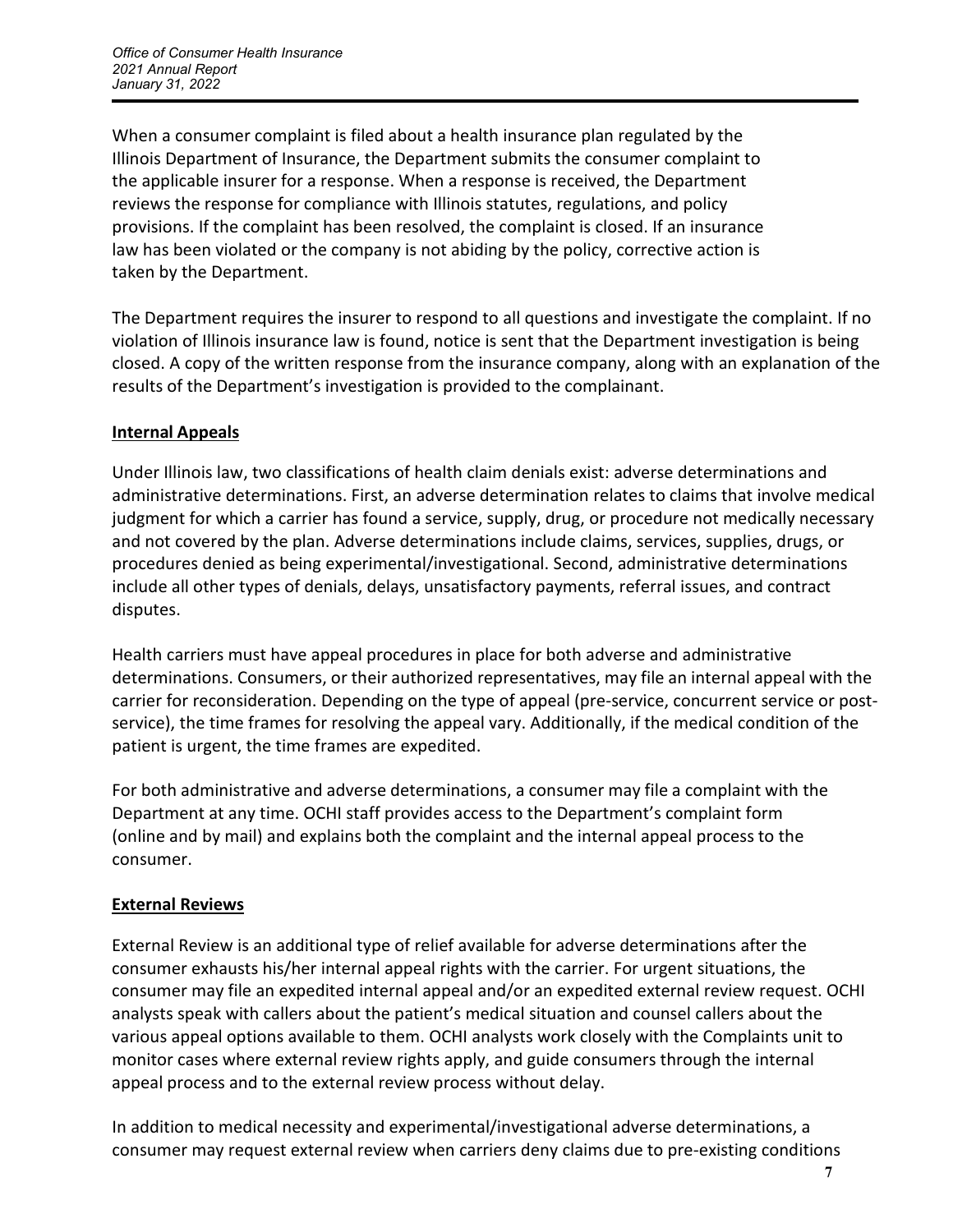or when a policy has been rescinded.

OCHI assisted consumers faced with adverse determinations through internal appeal procedures (mandated by the Managed Care Reform and Patient Rights Act 215 ILCS 134/45) and the external independent review process (mandated by the Health Care External Review Act 215 ILCS 180/et. Al). Under the External Review Act, the Department receives requests for external review; and, after the carrier and the Department confirm eligibility, the Department randomly assigns a registered Independent Review Organization (IRO) to review the request.

In 2021, OCHI staff spoke to consumers, health care providers, authorized representatives, insurance carriers, and IROs regarding external reviews. OCHI staff explained the information needed for the request, the relevant time periods, and the patient's health care provider's role in the process. OCHI staff also directed individuals to the online external review form.

Illinois consumers submitted 3,092 external review requests in 2021. Many of these (2,144) were not eligible for external review for a variety of reasons – consumer failure to exhaust internal appeal rights prior to the external review request and submitting requests ineligible for external review pursuant to statutory requirements, are the two most common reasons for ineligibility. The 948 external reviews that were eligible under Illinois law in 2021, resulted in the following determinations:

- $\triangleright$  421 adverse determinations were overturned in favor of the consumer
- $\triangleright$  516 adverse determinations upheld the carriers' original adverse determinations
- $\geq 11$  adverse determinations were partially overturned in favor of the consumer

These results provided a positive outcome for many Illinois health insurance consumers who would have otherwise been denied services or payment.

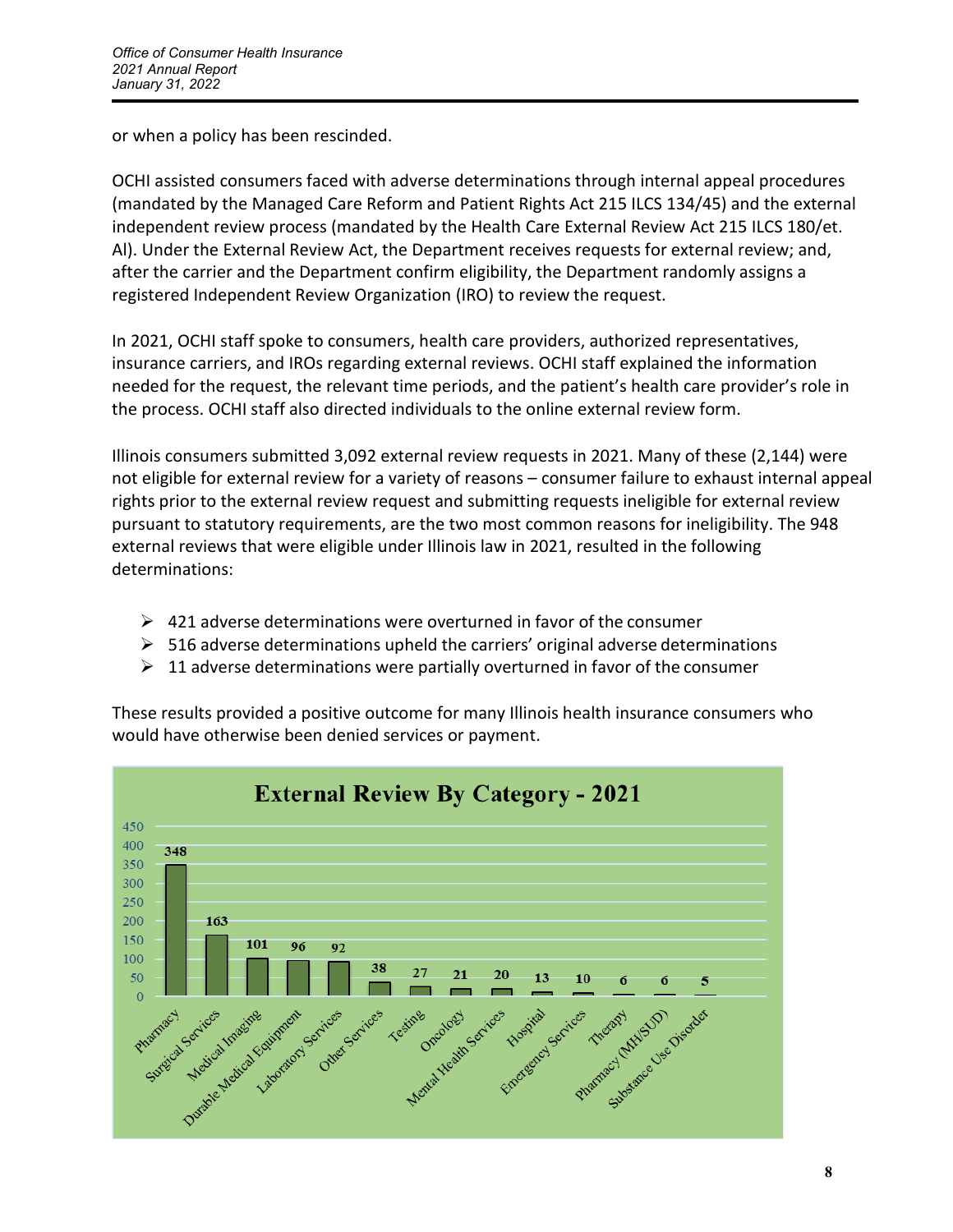

## **Additional Services Provided By OCHI**

OCHI staff also responded to consumer concerns and inquires received in writing to ensure consumers received the guidance and help necessary to navigate the increasingly complex realm of health insurance. OCHI provided a brief evaluation of all incoming complaints and inquiries to effectively address requests of an urgent nature and promptly provide information to consumers to resolve their issue.

## **Written Inquiries**

OCHI staff continued to assist in reviewing and responding to written inquiries from consumers. In 2021, OCHI staff replied to 786 written inquiries sent to the Department. Written inquiries consist of correspondence that does not constitute a complaint based on one or more of the following reasons:

- a letter from a consumer addressed to an insurer with a copy to the Department
- a letter of complaint that does not contain enough information for the Department to begin a formal investigation
- a general question about insurance or insurance law
- a letter requesting assistance on a matter that is not within the jurisdiction of the Department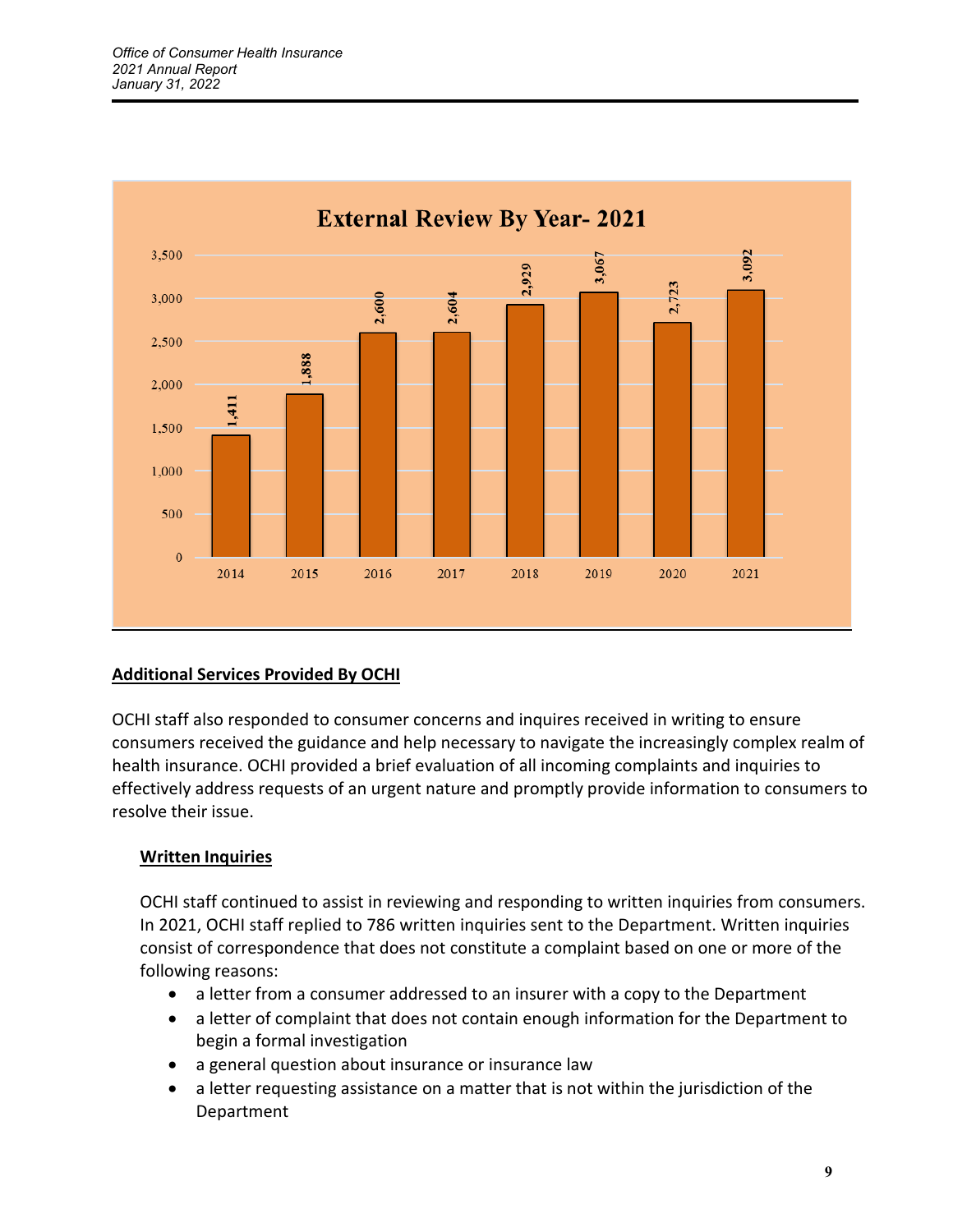## **Emails**

OCHI staff members respond to inquiries sent to the Department's general email address (DOI.InfoDesk@illinois.gov) available on the Department's website for the public. In 2021, OCHI replied to 577 consumer inquiries sent to the general email address.

## **IDOI Website**

Frequently Asked Questions (FAQs), which explain complex insurance issues important to consumers, are available on the Department website to provide response to questions received from Illinois consumers. For callers who are unable to access this information via the website, OCHI staff mails the requested material. The Department continuously updates the consumer FAQs as part of our ongoing mission to provide consumer outreach and education to Illinois consumers. Additionally, the Department created a webpage dedicated to resources related to COVID‐19 and loss of employer‐based insurance to provide valuable information to Illinois consumers.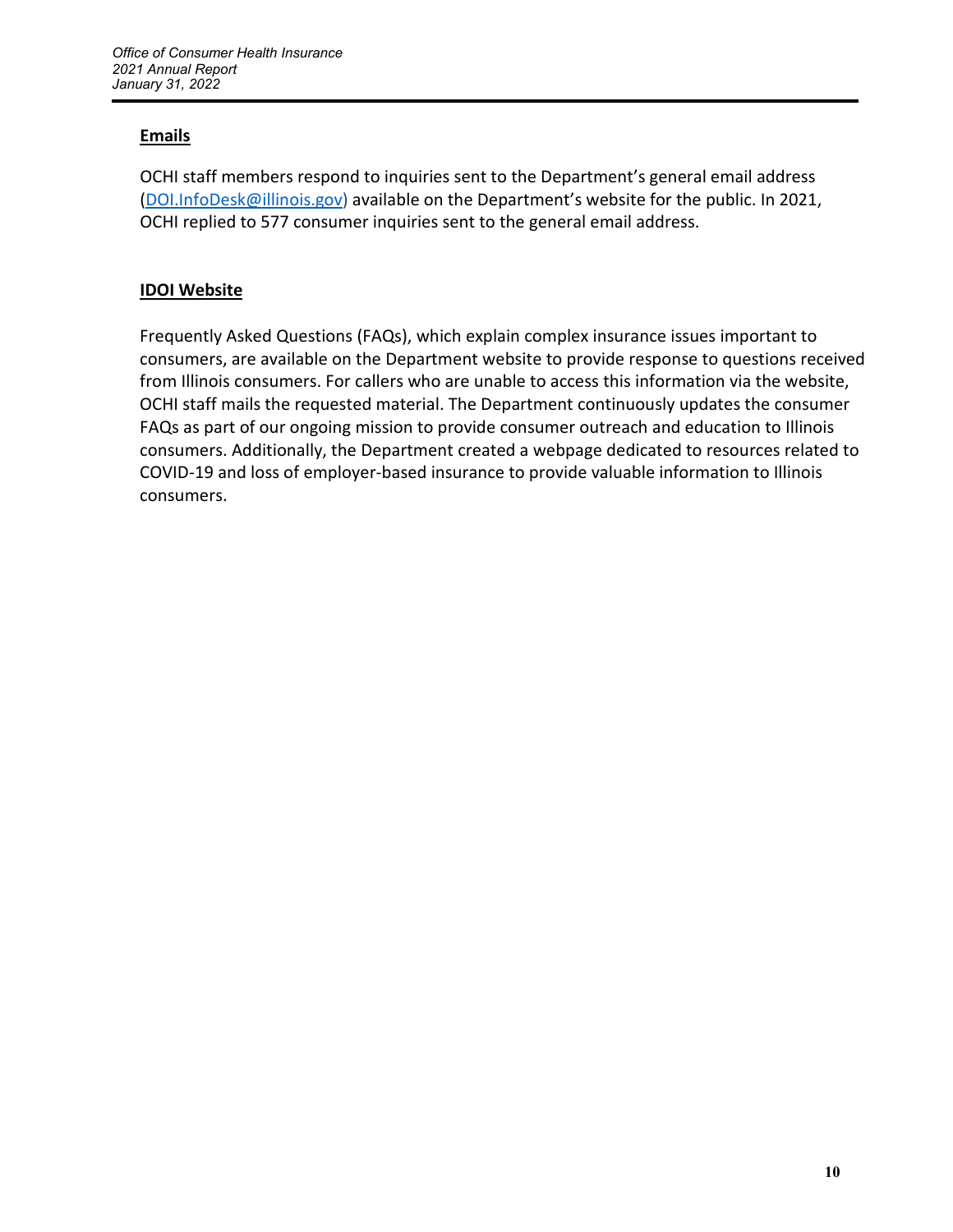# **Trends, recommendations, and solutions**

OCHI continued to focus on its mission of providing assistance and information to all health insurance consumers within the State and the mission of the Department of Insurance: **"***To protect consumers by providing assistance and information, by efficiently regulating the insurance industry's market behavior and financial solvency, and by fostering a competitive insurance marketplace."* 

The cost of coverage and low health insurance literacy remain a significant barrier to enrollment for many consumers. It is critical that the OCHI team continues educating consumers about the benefits of obtaining health insurance coverage and providing valuable information to help consumers better evaluate their coverage options.

For many consumers, health insurance is a complicated subject, and many are challenged with understanding how to resolve issues and how the regulatory process for insurance works. The OCHI staff has several resources to help consumers understand their health insurance coverage, and our primary goal is to be a trusted source of insurance information for Illinois consumers.

OCHI staff is continuously working to improve the consumer assistance they provide based on the changing landscape of the health insurance market. OCHI has the invaluable opportunity of providing recommendations for improvement in regulation and consumer assistance from its frequent interactions with consumers.

## 1. **Customer Service during COVID-19 pandemic**

Due to the COVID‐19 pandemic and the shift to remote work, the Department had to quickly adapt processes to address telephone calls made to the OCHI hotlines. Consumers prefer live interaction when they want answers to urgent and complex issues involving health insurance and the benefits available.

## *Remedy*

In 2021, the Department successfully acquired technology and equipment to answer hotline calls remotely. After receiving necessary training and new equipment, OCHI staff answered live consumer hotline calls remotely.